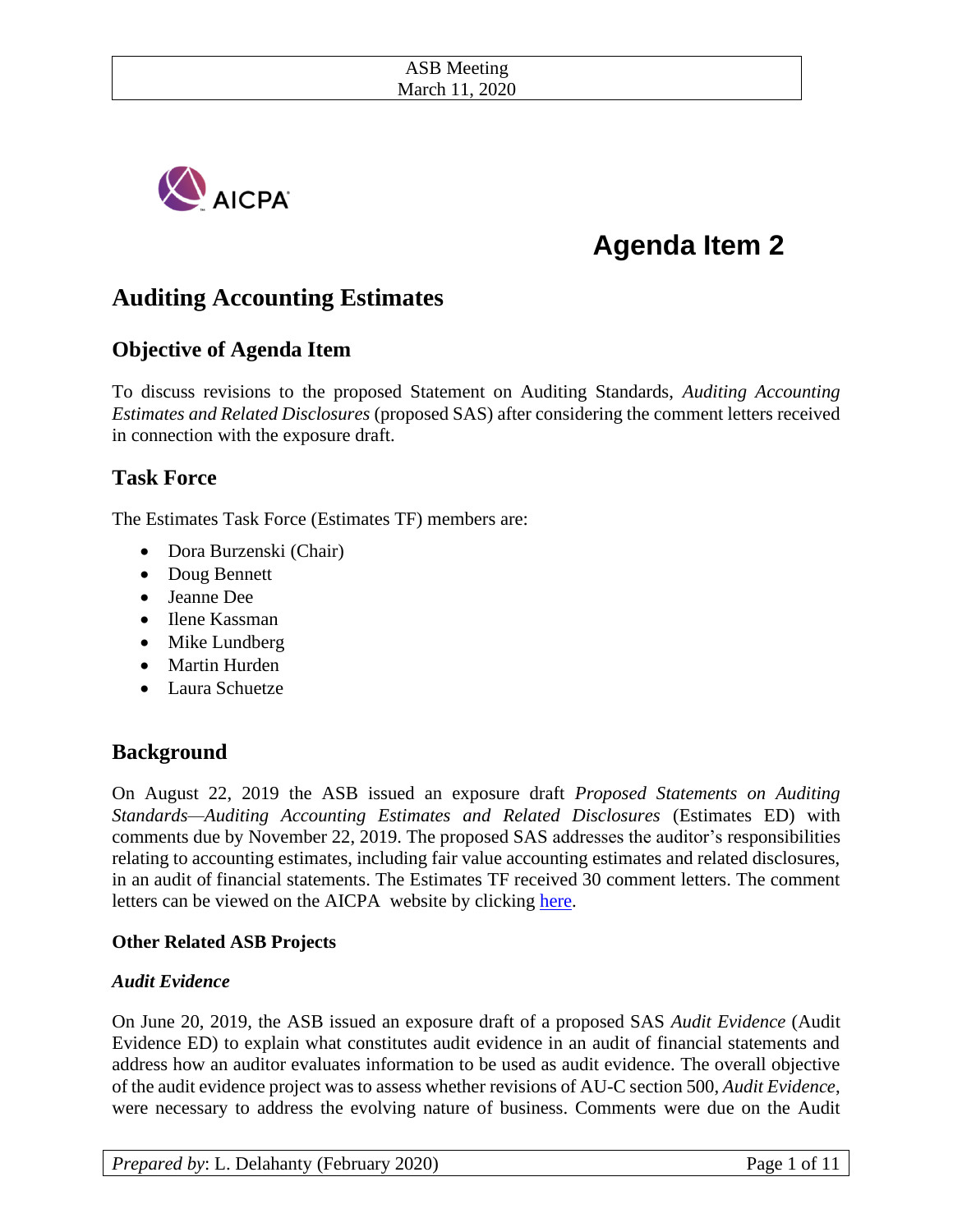Evidence ED by September 18, 2019. The Audit Evidence ED notes that as part of ISA 540 (Revised), the IAASB issued a series of conforming amendments to other ISAs, including conforming amendments to ISA 500. In general, the conforming amendments to ISA 500 included a new definition of *external information sources*, and related application material. The Audit Evidence ED includes the IAASB's conforming amendments to ISA 500 that were finalized in connection with ISA 540 (Revised). The ASB made certain modifications to this content in order to achieve consistency with the attributes and factors of information put forth in the Audit Evidence ED. Paragraph 8 of the Audit Evidence ED defines *external information sources*. The application material and other information is presented primarily in appendix A, *Considerations Regarding the Use of External Information Sources*, and paragraphs A32 and A43 of the Audit Evidence ED. The Audit Evidence task force has proposed additional edits to this content to align with the changes to ISA 540 (Revised) as part of their comment letter process.

#### *Risk Assessment*

The Risk Assessment task force has been monitoring the IAASB's project to revise ISA 315, *Identifying and Assessing the Risk of Material Misstatement through Understanding the Entity and Its Environment*. At its meeting in September 2019, the IAASB approved the proposed ISA 315 as a final standard, including conforming amendments to other ISAs. The standard will be effective for audits of financial statements for periods beginning on or after December 15, 2021. At the January 2020 ASB meeting, the Risk Assessment Task Force discussed a draft document. The ASB will continue to discuss this topic at the April 2020 ASB Meeting.

## **Agenda Items Presented**

- Item 2 Estimates Cover Letter and Issue Paper
- Item  $2A$  Estimates Discussion Draft marked from the ED
- Item  $2B$  Estimates Comment Letter Analysis by paragraph
- Item 2C Estimates Comment Letter Analysis by Request for Comment (Q1-Q4)

Ms. Burzenski will use agenda items 2 and 2A for discussion purposes. Additionally, the ASB is asked to consider the disposition of the comment letter responses (as detailed in agenda items 2B and 2C) and provide the task force with any comments or concerns relating to the disposition of comments.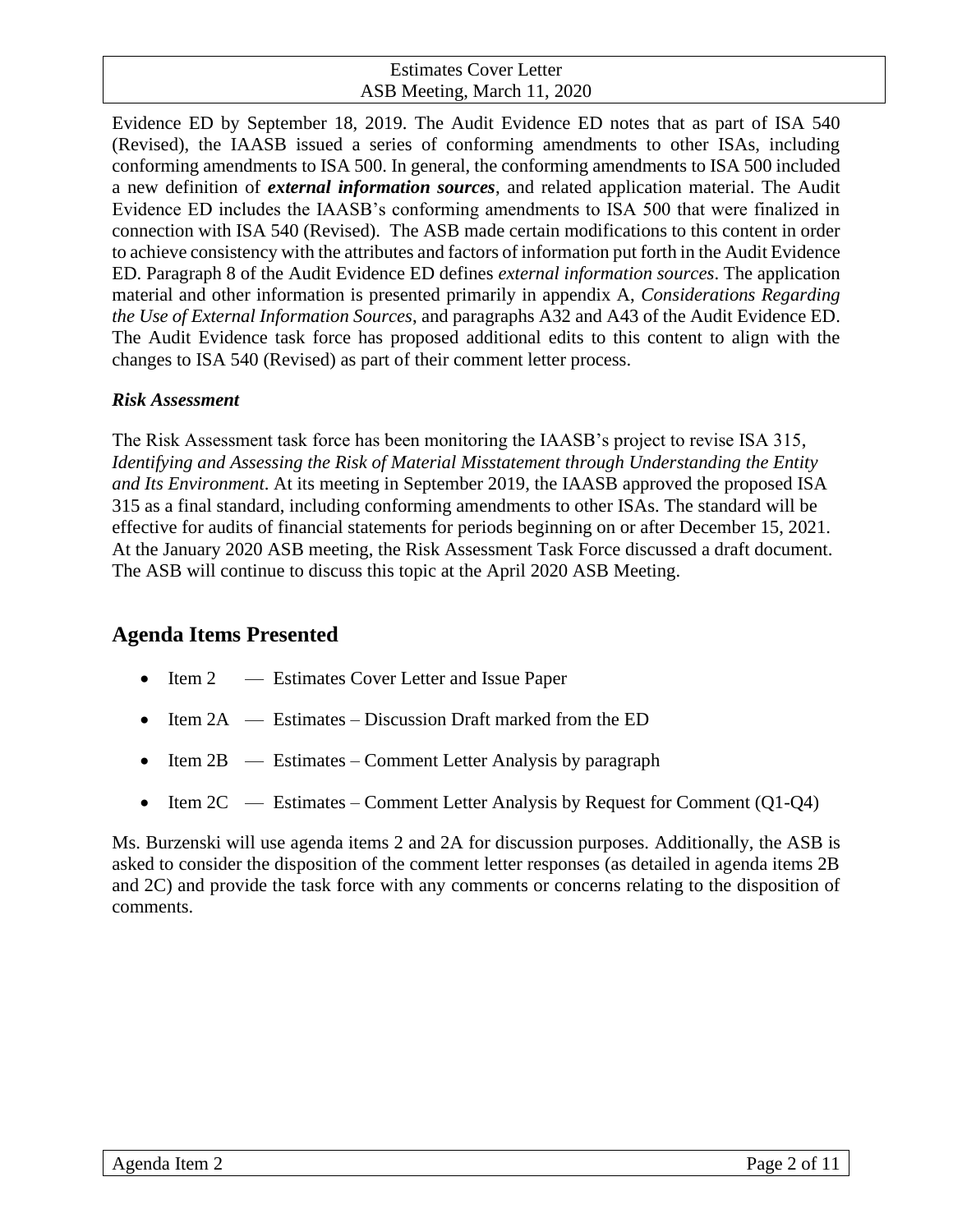## **January 2020 ASB Meeting Outcomes and Subsequent Task Force Discussion**

At the January 2020 ASB meeting the ASB discussed eight issues contained in the issues paper (agenda item 8 from January 2020 ASB meeting) and provided direction to the task force. The following is summary of the direction received from the ASB at the January 2020 ASB meeting and subsequent task force discussion. Subsequent to the January 2020 ASB meeting, the task force held two teleconference meetings.

#### **Issue 1 — Fair Presentation (Paragraph 36)**

The ASB directed the task force to consider adding application material to paragraph 36 of the proposed SAS that picks up language from paragraph .A16 of AU-C section 700 (and cross reference) that says "The auditor's professional judgment concerning the fairness of the presentation of the financial statements is applied within the context of the financial reporting framework."

#### *Subsequent Task Force Discussion*

The task force agreed and proposed changes to paragraph 36 (see Agenda item 2A).

#### *Action Requested of the ASB*

1. Does the ASB agree with the proposed changes to paragraph 36 in agenda item 2A?

#### **Issue 2 — Impairment Considerations (Paragraph A27)**

The ASB agreed with the task force recommendation to remove paragraph A27 from the proposed SAS as it is not considered necessary.

#### *Subsequent Task Force Discussion*

See deletion of paragraph A27 in Agenda item 2A.

#### *Action Requested of the ASB*

No action requested of the ASB.

#### **Issue 3 —Scope and Structure of the Proposed SAS**

The ASB continued to support the retention of the risk assessment guidance within the proposed SAS. The ASB asked the task force to retain the current structure of the proposed SAS and to (a) consider the amendments to ISA 540 (Revised) that resulted from the issuance of ISA 315 (Revised) and whether any of those amendments can be made through this project, or to coordinate possible changes with the risk assessment task force; and (b) to consider whether there are any broader concepts from the proposed SAS that should be included in AU-C section 315 that are not contemplated by the risk assessment task force.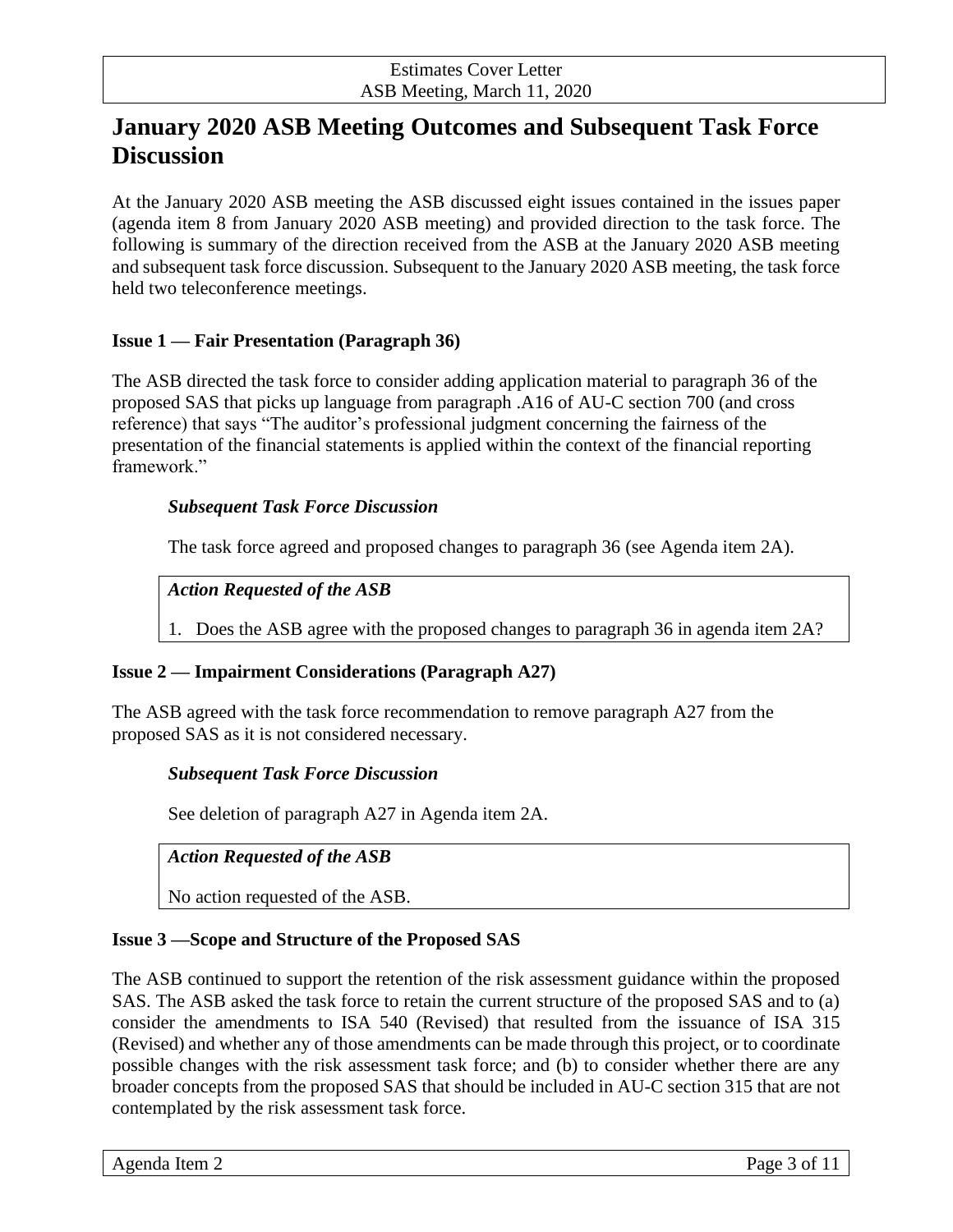#### *Subsequent Task Force Discussion*

The task force discussed whether the conforming and consequential amendments to ISA 540 (Revised) arising from the issuance of ISA 315 (Revised 2019) should be included in the final Estimates SAS. The task force agreed that many of the conforming and consequential amendments made to ISA 540 (Revised) arising from the issuance of ISA 315 (Revised 2019) relate to references to new content in ISA 315 (Revised 2019) that have not yet been reflected in GAAS (pending the AICPA's risk assessment project). There were a small amount of inconsequential changes that could be considered currently. Therefore, the task force expressed a strong preference to make all conforming amendments to the Estimates SAS at one time, as part of the risk assessment project. Concerns were expressed with the Estimates SAS moving ahead of the risk assessment project and causing more work and confusion when trying to realign once the risk assessment project is completed. Further, the estimates task force believes the proposed amendments to the estimates SAS should be exposed as part of the risk assessment exposure draft in keeping with due process.

Accordingly, the estimates task force recommends that the risk assessment project include proposed amendments to the final estimates SAS (once voted final at the April 2020 ASB meeting) to be exposed as part of the AU-C 315 exposure draft to keep the amendments aligned with the direction of that project. The Estimates task force will provide the risk assessment task force with the suggested amendments for the July 2020 ASB meeting.

#### *Action Requested of the ASB*

2. Does the ASB agree with the task force's approach to propose amendments to the final estimates SAS (once voted final at the April ASB meeting) and expose those proposed amendments as part of the risk assessment exposure draft?

#### **Issue 4 — Fair Value Measurements**

The ASB directed the task force to retain the title as proposed. The ASB asked the task force to consider whether the definition of accounting estimate should call out fair value measurements by bringing some of the content from paragraph A14 into the definition. The ASB agreed that the proposed SAS should be framework neutral and retain the references to "fair value accounting estimates" rather than "fair value measurement" because the latter term may imply a narrower view of what is intended to be included.

#### *Subsequent Task Force Discussion*

The task force considered whether to include the statement that "A fair value measurement is a form of an accounting estimate" in the definition of *Accounting Estimate* in paragraph 11 of the proposed SAS. The task force expressed a strong preference to retain this statement as part of the application material in paragraph A14. The task force had concerns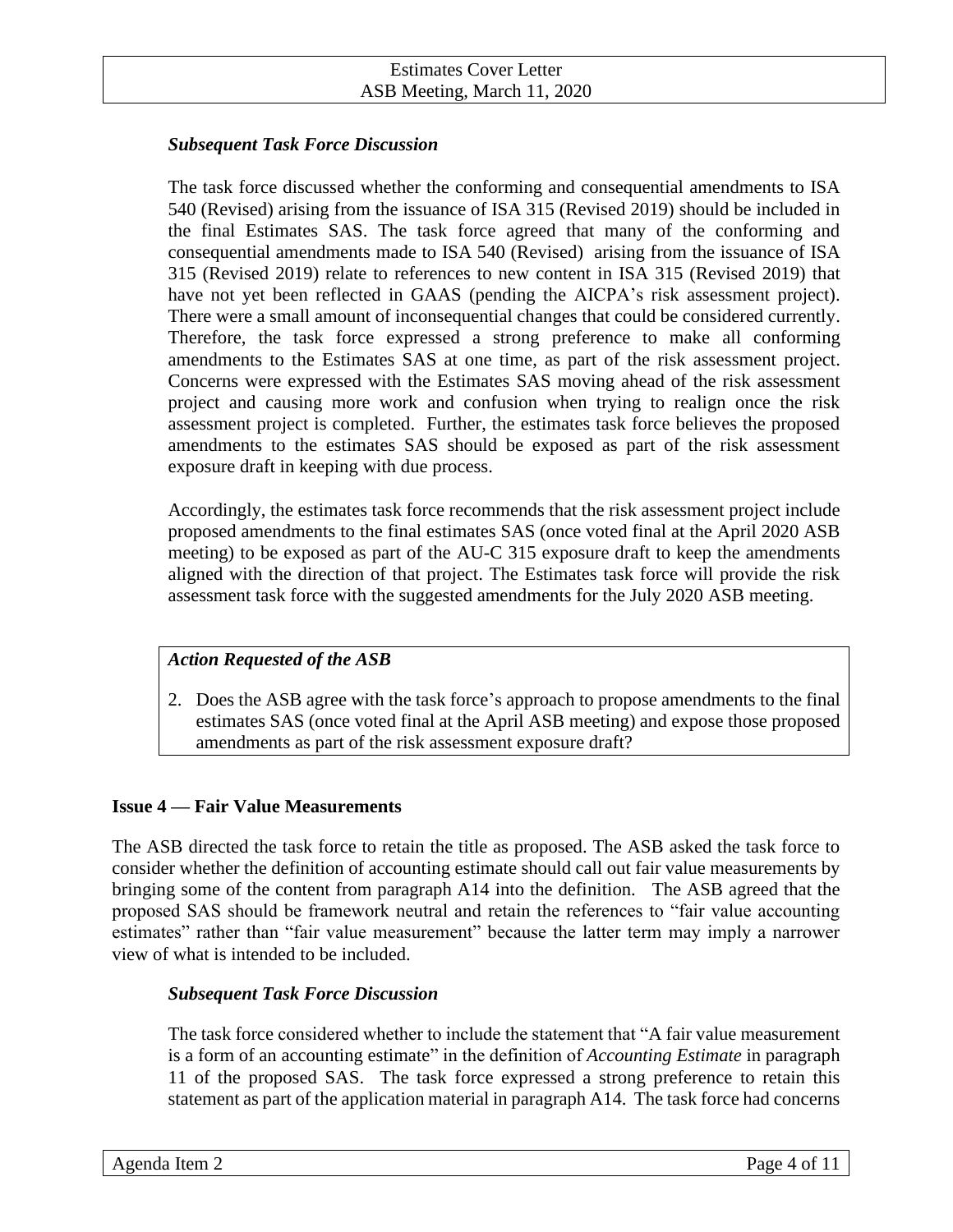with highlighting one type of estimate and believes it may cause confusion as to the scope of the definition. Further, the task force believes that paragraph 1 of the proposed SAS clearly notes that fair value accounting estimates are included in the scope of this SAS. Accordingly, the task force recommends that no change be made to the definition of accounting estimate and the example be retained in the application material in paragraph .A14.

#### *Action Requested of the ASB*

3. Does the ASB agree that the definition of *accounting estimate* in paragraph 11 should be retained as exposed?

#### *Issue 5 — Professional Skepticism*

The ASB believes that much thought went into the crafting of the use of professional skepticism in ISA 540 (Revised) and directed to task force to retain the structure of the proposed SAS.

#### *Subsequent Task Force Discussion*

The task force agreed with the ASB's direction and has retained the structure of the proposed SAS as it relates to professional skepticism.

#### *Action Requested of the ASB*

No action requested of the ASB.

#### *Issue 6 — Use of the term reasonable*

The ASB supported retaining the term "reasonable" because it is a term that is used in the standards. To introduce a new term may have unintended consequences. No action requested of the ASB.

#### *Subsequent Task Force Discussion*

The task force agreed with the ASB's direction and has retained the term "reasonable" in the proposed SAS.

#### *Action Requested of the ASB*

No action requested of the ASB.

#### *Issue 7 — AU-C Section 501*

The ASB supported the placement in the proposed SAS of content from AU-C section 501 and agreed that any further changes needed to be considered relating to Appendix A, "Special Topics," of PCAOB Release 2018-005, or other sections of AU-C section 501 should be addressed by a separate project.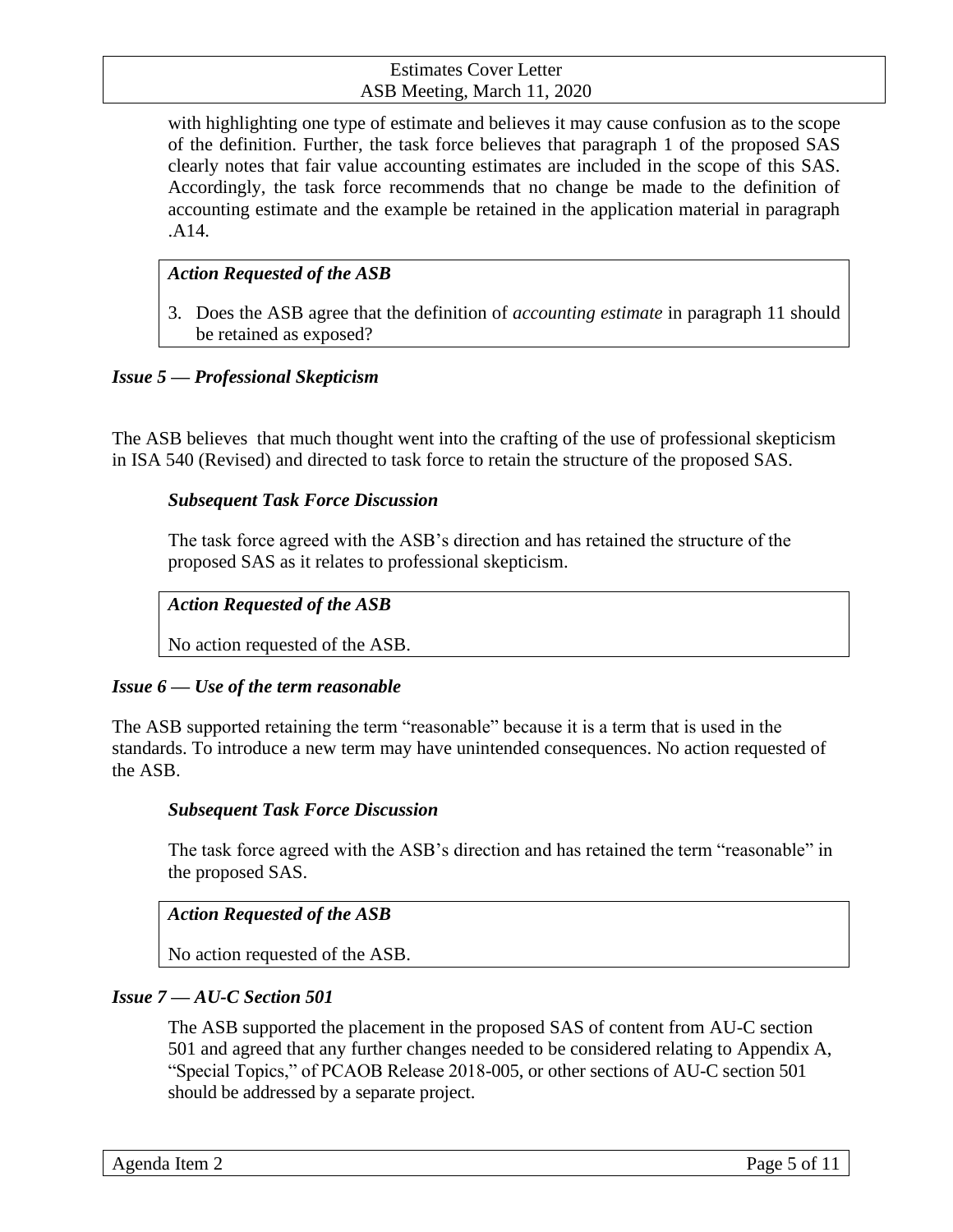#### *Subsequent Task Force Discussion*

The task force agreed with the ASB's direction.

#### *Action Requested of the ASB*

No action requested of the ASB.

#### *Issue 8 – Effective Date*

The ASB discussed the importance of aligning the effective date of this proposed SAS with the risk assessment project to converge AU-C section 315 with ISA 315 (Revised). The ASB also discussed whether the Audit Evidence project should also have the same effective date. The ASB asked the task force to give further consideration to options for an effective date, including whether to retain the effective date as proposed and then have the risk assessment project delay that effective date if the project runs too far behind, or to push out the effective date for the proposed SAS for another year (for periods ending on or after December 15, 2023 while recognizing that early implementation is permitted for those firms who wish to update their methodology for the ISAs and GAAS at the same time.) The board also discussed holding off voting the proposed SAS as final until comment letters are received on the risk assessment project.

#### *Subsequent Task Force Discussion*

The task force discussed the various effective dates for related standards and proposes changing to a "beginning of year" effective date for the estimates ED. However, the task force recognizes that there is a desire to align the effective dates of the various projects and believes it would be beneficial to align the effective date of the risk assessment SAS with the estimates SAS, if possible.

| <b>Project</b>                               | <b>Proposed Effective Date</b>                                                                                                                      |
|----------------------------------------------|-----------------------------------------------------------------------------------------------------------------------------------------------------|
| Audit Evidence                               | Audits of financial statements for periods beginning<br>on or after December 15 <del>June 15</del> , 2021<br>[marked for change considered from ED] |
| <b>Auditing Accounting Estimates</b>         | Audits of financial statements for periods ending                                                                                                   |
| [ISA 540 (revised) periods                   | beginning on or after December 15, 2022                                                                                                             |
| beginning on or after 12/15/19]              | [marked for change considered from ED]                                                                                                              |
| Risk Assessment (AU-C 315)                   | Audits of financial statements for periods ending on                                                                                                |
| $[ISA \quad 315 \quad (Revised \quad 2019)]$ | or after December 15, 2023*                                                                                                                         |
| periods beginning on or after                | * not yet proposed - assumes SAS is finalized in May or July of                                                                                     |
| 12/15/211                                    | 2021, with 18-month implementation                                                                                                                  |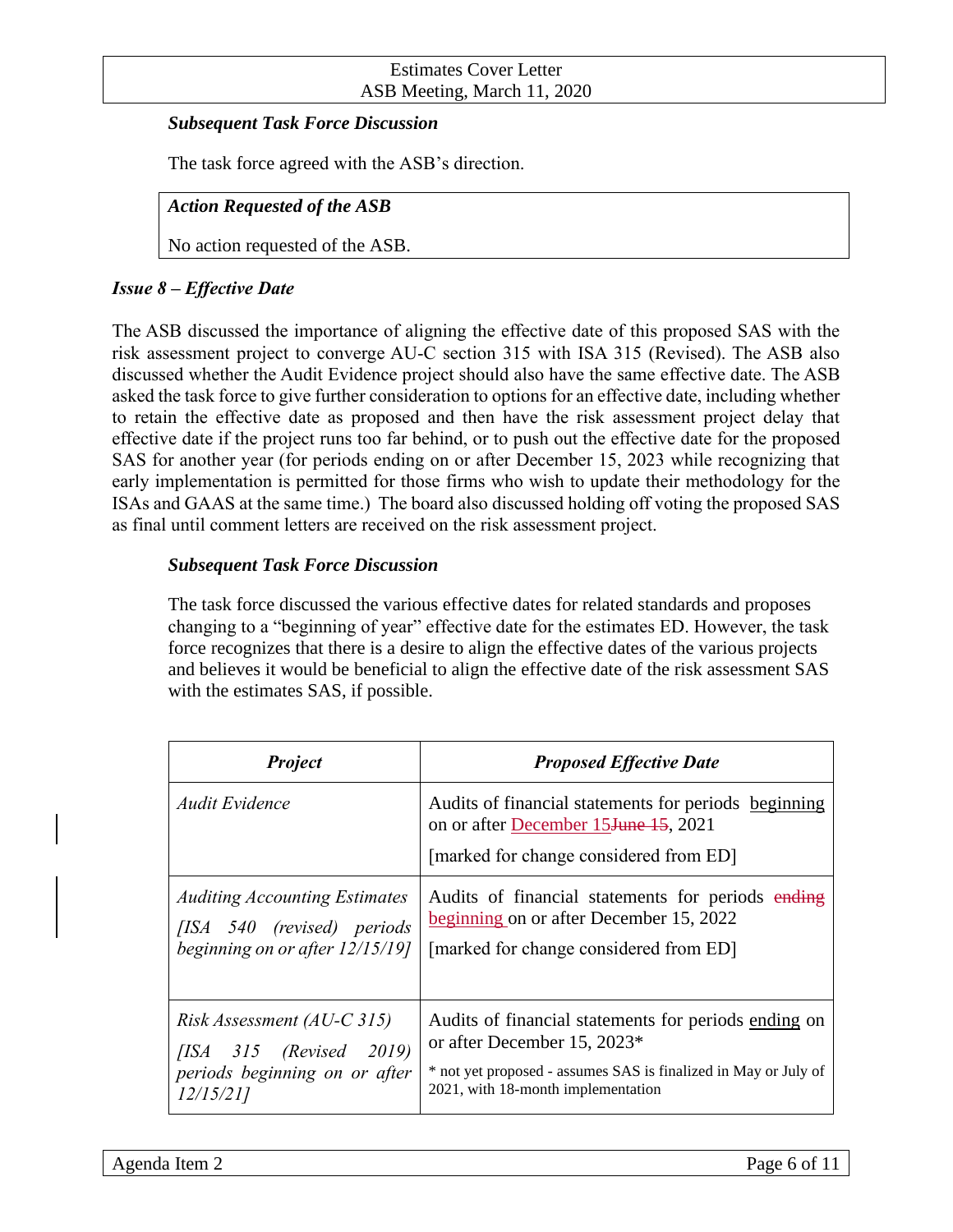#### *Action Requested of the ASB*

4. Does the ASB have a preference regarding how to align the effective dates of the various projects?

## **Matters for ASB Consideration**

The following matters are for ASB consideration and discussion.

#### **Issue #1 — Retrospective Review**

Paragraph 13 of the proposed estimates SAS states the following:

13. The auditor should review the outcome of previous accounting estimates or, when applicable, their subsequent re-estimation to assist in identifying and assessing the risks of material misstatement in the current period. The auditor should take into account the characteristics of the accounting estimates in determining the nature and extent of that review. The review is not intended to call into question judgments about previous period accounting estimates that were appropriate based on the information available at the time they were made. (Ref: par. A56–A61)

One respondent (KPMG comment #48 in agenda item 2B) provided the following comment relating to paragraph 13:

#### *Retrospective review*

Paragraph 13 of Audit Evidence Exposure Draft requires a review of the outcome of previous accounting estimates or, when applicable, their subsequent re-estimation to assist in identifying and assessing the risks of material misstatement in the current period. While we acknowledge that the requirement includes consideration of the characteristics of the estimate in determining the nature and extent of the review, we believe that both the requirement and the related application material do not recognize that, for some estimates, a retrospective review may not be necessary, appropriate or, in fact, possible.

We agree that reviewing accounting estimates for consistent application of the relevant methods, assumptions and data, and to identify circumstances that may require changes in these elements of an estimate is an important aspect of the inherent risk assessment. However, a retrospective review may not be necessary to achieve these objectives in all circumstances. For example, fair value measurements based on level 1 and some level 2 inputs by their nature do not involve management judgment and hence a retrospective review of these estimates is unlikely to benefit the auditor's risk assessment. Furthermore, it is not clear what exactly a retrospective review for these estimates would entail. We find that the PCAOB's release text to the new AS 2501 adequately addresses the abovediscussed concerns when providing rationale for a much narrower scope of the PCAOB's retrospective review requirement:

*After consideration of comments, the amendment to AS 2401.64 was revised to further clarify that the accounting estimates selected for testing should be those for which there is*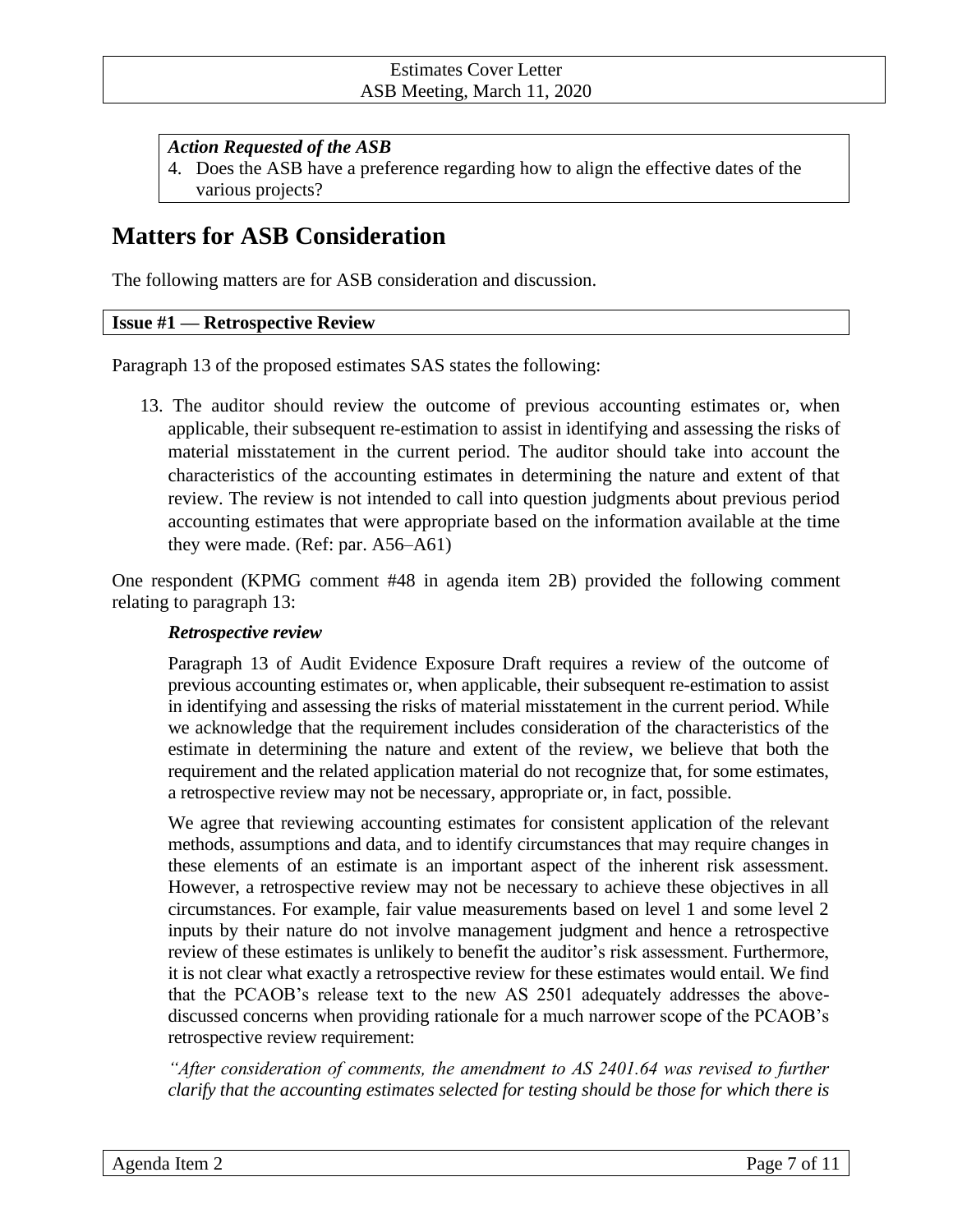*an assessed fraud risk. The scope of the retrospective review, as amended, is better aligned with the new standard and focuses the auditor on accounting estimates already identified through the risk assessment process as being susceptible to material misstatement due to fraud.*

*A separate requirement for performing a retrospective review is not necessary in the new standard as the requirement in AS 2401 would achieve the same objective. Further, for some estimates, the outcome of the estimate may not be known within a reporting period to facilitate such a review. Similarly, requiring a review over multi-year period would not be feasible for some estimates. Obtaining an understanding of the company's process for developing an estimate would necessarily provide information about the company's ability to make the estimate. In addition, the new standard requires the auditor to evaluate whether the company has a reasonable basis for significant assumptions used in accounting estimates."*

The PCAOB acknowledged that the amended requirement in AS 2401, *Consideration of Fraud in a Financial Statement Audit* is not unlike what is included in ISA 540 (Revised) or AU-C 540, although the PCAOB's requirement is more direct in its relation to fraud.

We believe that the concept of a retrospective review beyond consideration of fraud risk factors is not well understood. Without more guidance than what is provided in application paragraphs A56-A61 of the Proposed Standard, we don't see the benefit to the requirement beyond what is already required by AU-C 240. And, as indicated above, performance of a retrospective review may be impractical or impossible for certain estimates.

The task force discussed ways to clarify this in the proposed SAS but was unable to propose changes that added clarity to the paragraph. The task force took the approach to minimize wording changes to maintain alignment with ISA 540 (Revised) and avoid any unintended consequences with further deviating from the wording in the ISA.

#### *Action Requested of the ASB*

5. Does the ASB believe there is a need for further clarification in paragraph 13 in response to the comment received? If so, specifically what additional guidance would the ASB like to be included?

Paragraph A58 of the proposed SAS states the following:

A58. A retrospective review of management judgments and assumptions related to significant accounting estimates is required by AU-C section 240, *Consideration of Fraud*  in a Financial Statement Audit.<sup>31</sup> As a practical matter, the auditor's review of previous accounting estimates as a risk assessment procedure in accordance with this proposed SAS may be carried out in conjunction with the review required by AU-C section 240.

One respondent (Eide Bailly comment #A38) provided the following comment:

Paragraph .A58, in relation to retrospective reviews, states that "As a practical matter, the auditor's review of previous accounting estimates as a risk assessment procedure in accordance with this proposed SAS may be carried out in conjunction with the review

<sup>31</sup> Paragraph .32*b*(ii) of AU-C section 240, *Consideration of Fraud in a Financial Statement Audit*.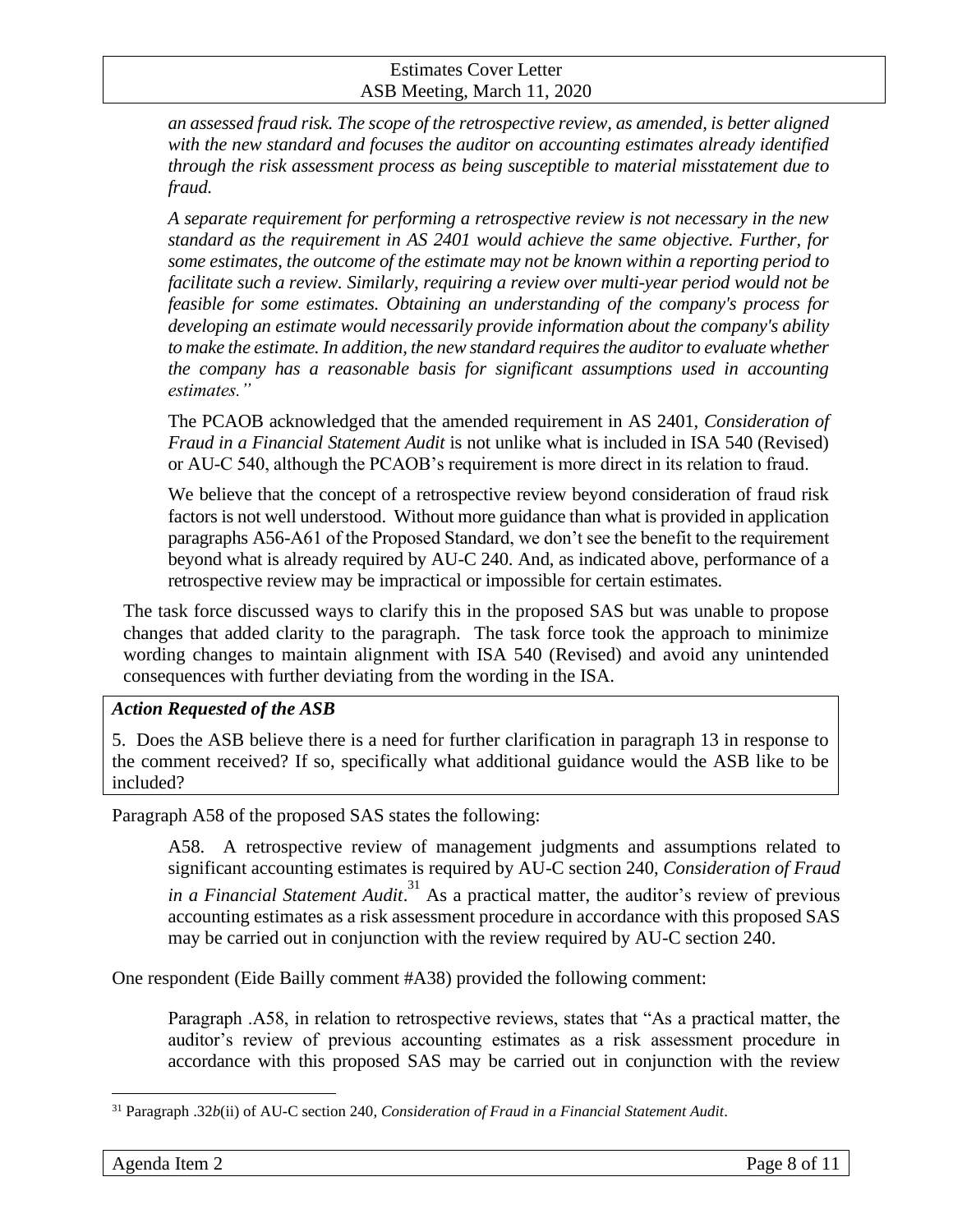required by AU‐C section 240." We do not believe this is the Board's intent; however, this sentence appears to allow the only retrospective review to be completed along with the substantive testing procedures rather than requiring a preliminary retrospective review as a risk assessment procedure as prescribed in paragraph .13. We believe paragraph .A58 should be revised to not conflict with paragraph .13. We believe that paragraph .A53 on page 88 provides a good example of how the concepts of retrospective review could be addressed in paragraphs .13 and .A56.

The task force discussed the timing of the retrospective review as required by AU-C section 240 and the proposed SAS. The task force recognizes that this is a complex area in practice and is not easily described. The task force believes that the wording in paragraph A58 is correct and does not conflict with the requirement in paragraph 13. Additionally, the task force does not believe that the wording in A58 is prescribing the order in which the retrospective review and the review required by AU-C 540 may be performed. Therefore, no changes have been proposed to paragraph A58.

#### *Action Requested of the ASB*

6. Does the ASB agree that paragraph A58 does not conflict with paragraph 13 as drafted?

**Issue #2 – Communications With Those Charged With Governance (paragraphs A147-A148 and Appendix B (paragraph A154)**

Paragraphs A147 – A148 state the following:

#### *Communication With Those Charged With Governance, Management, or Other Relevant Parties (Ref: par. 37)*

A147. In applying AU-C section 260, the auditor communicates with those charged with governance the auditor's views about significant qualitative aspects of the entity's accounting practices relating to accounting estimates and related disclosures.<sup>63</sup> Appendix B, "Communications With Those Charged With Governance," includes matters specific to accounting estimates that the auditor may consider communicating to those charged with governance.

A148. AU-C section 265 requires the auditor to communicate in writing to those charged with governance significant deficiencies and material weaknesses in internal control identified during the audit.<sup>64</sup> Deficiencies in controls, which may also be significant deficiencies or material weaknesses, may include those related to controls over

- *a.* the selection and application of significant accounting policies and the selection and application of methods, assumptions, and data,
- *b.* risk management and related systems,

<sup>63</sup> Paragraph .12*a* of AU-C section 260.

<sup>64</sup> Paragraph .11 of AU-C section 265.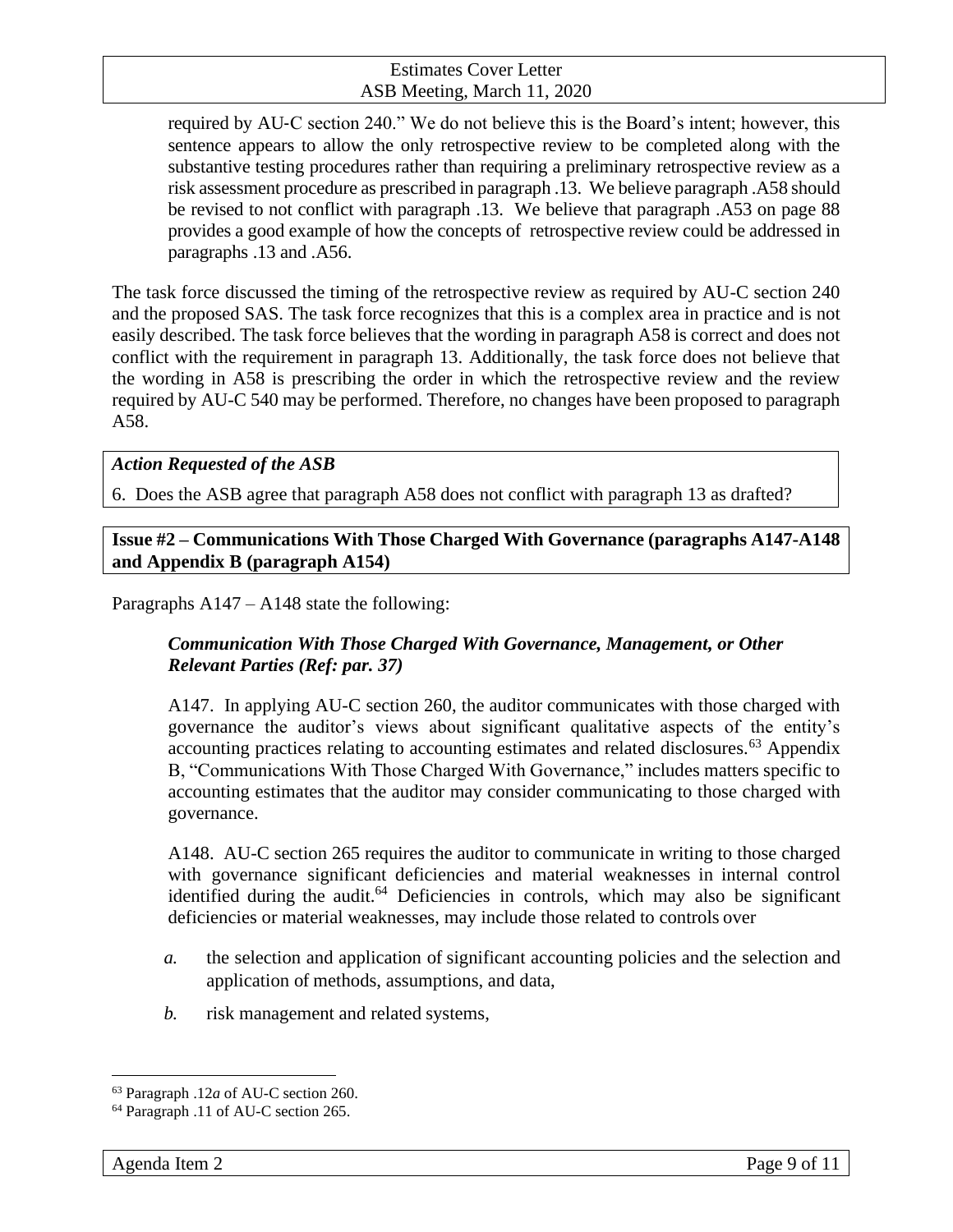- *c.* data integrity, including when data is obtained from an external information source, and
- *d.* the use, development, and validation of models, including models obtained from an external provider, and any adjustments that may be required.

Five respondents (WA state, Virginia, NSAA, GT, and Eide Bailly) provided the following comments relating to communications with those charged with governance, specifically focusing on Appendix B of the ED.

#### **Comment #A89 in agenda item 2B (Office of WA State Auditor)**

Guidance in paragraph A154 includes a number of matters for auditors to consider communicating to those charged with governance regarding qualitative aspects of accounting estimates that appear to be very detailed explanations of the methodology. If an estimate and details about the methodology are so consequential, and management has not already communicated such matters to the governing body, then it may be more appropriate to communicate such matters as part of a control deficiency rather than as the auditor's views about significant qualitative aspects of accounting practices.

#### **Comment #A90 in agenda item 2B (Virginia)**

There are several items included in the guidance in paragraph A154 (Appendix B) discussing communications with those charged with governance that give the impression that the auditor should be explaining the methodology behind significant estimates in great depth, which should be management's responsibility. Auditors' communication with those charged with governance should be limited to explaining which estimates are significant, changes in methodology from the prior year, any disagreements with management regarding the estimates, and where management discloses them in the financial statements.

#### **Comment #A94 in agenda item 2B (Eide Bailly)**

Paragraph .A154 discusses required communications with those charged with governance. There are required communications regarding estimates in general, and significant assumptions of estimates, but does not appear to have a specific requirement to communicate "significant estimates". We believe the guidance should more clearly distinguish the requirement to identify significant estimates.

#### **Action Requested of the ASB**

The task force continues to support aligning the structure of the proposed SAS with ISA 540 (Revised). The considerations and deliberations that the task force has had in relation to making changes suggested by the comment letters reflects the desire to maintain alignment. Therefore, no changes are proposed to the guidance in appendix B, specific to the communications under AU-C section 260.

7. Does the ASB support retaining appendix B as proposed?